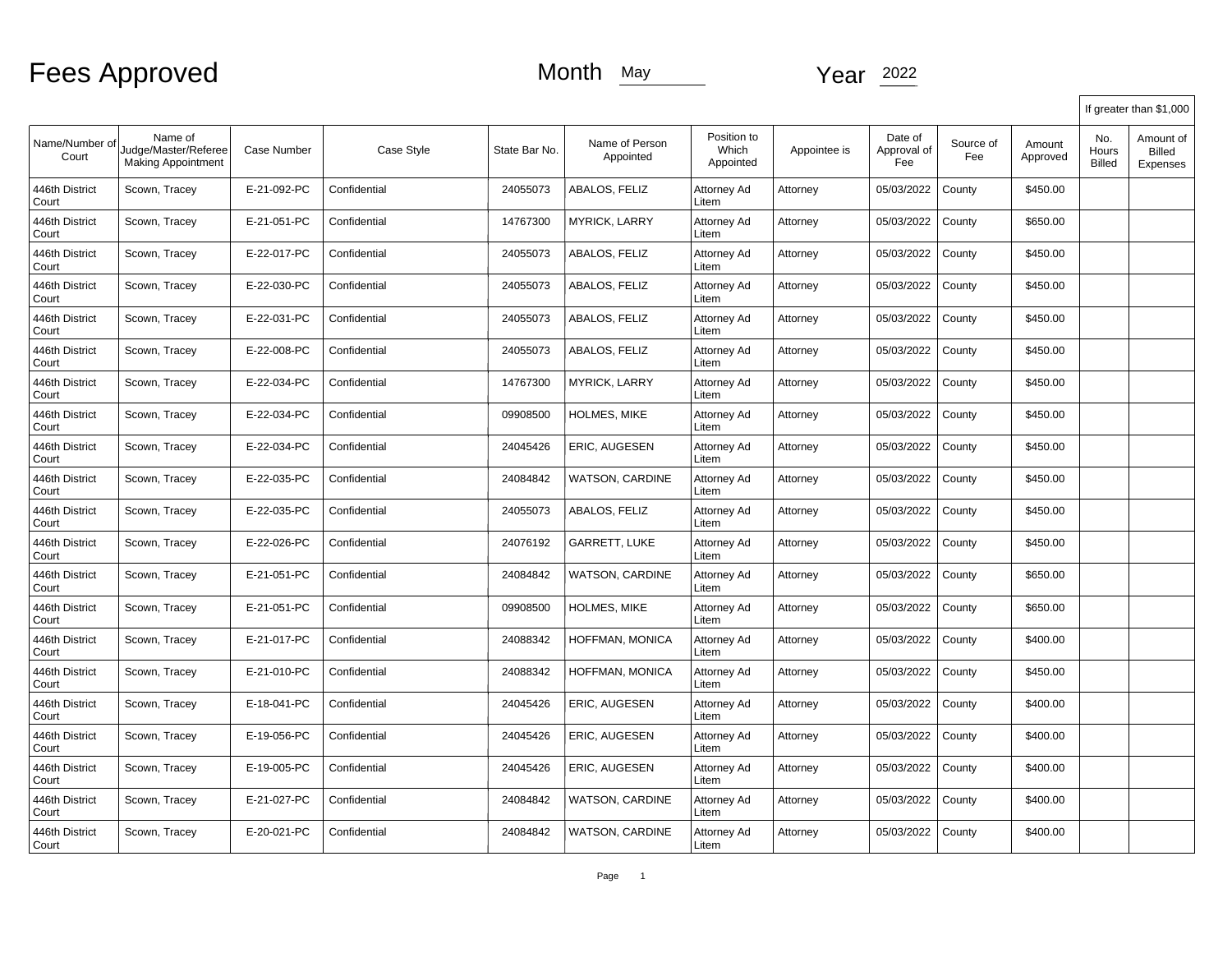|                         |                                                              |                    |              |               |                             |                                   |              |                               |                  |                    |                               | If greater than \$1,000                |
|-------------------------|--------------------------------------------------------------|--------------------|--------------|---------------|-----------------------------|-----------------------------------|--------------|-------------------------------|------------------|--------------------|-------------------------------|----------------------------------------|
| Name/Number of<br>Court | Name of<br>Judge/Master/Referee<br><b>Making Appointment</b> | <b>Case Number</b> | Case Style   | State Bar No. | Name of Person<br>Appointed | Position to<br>Which<br>Appointed | Appointee is | Date of<br>Approval of<br>Fee | Source of<br>Fee | Amount<br>Approved | No.<br>Hours<br><b>Billed</b> | Amount of<br><b>Billed</b><br>Expenses |
| 446th District<br>Court | Scown, Tracey                                                | E-20-100-PC        | Confidential | 24045426      | ERIC, AUGESEN               | Attorney Ad<br>Litem              | Attorney     | 05/03/2022                    | County           | \$450.00           |                               |                                        |
| 446th District<br>Court | Scown, Tracey                                                | E-18-084-PC        | Confidential | 00787097      | BLOUNT, J. ROXANE           | Attorney Ad<br>Litem              | Attorney     | 05/03/2022                    | County           | \$400.00           |                               |                                        |
| 446th District<br>Court | Scown, Tracey                                                | E-20-087-PC        | Confidential | 00787097      | BLOUNT, J. ROXANE           | Attorney Ad<br>Litem              | Attorney     | 05/03/2022                    | County           | \$400.00           |                               |                                        |
| 446th District<br>Court | Scown, Tracey                                                | E-20-038-PC        | Confidential | 00787097      | BLOUNT, J. ROXANE           | Attorney Ad<br>Litem              | Attorney     | 05/03/2022                    | County           | \$400.00           |                               |                                        |
| 446th District<br>Court | Scown, Tracey                                                | E-19-106-PC        | Confidential | 00787097      | BLOUNT, J. ROXANE           | Attorney Ad<br>Litem              | Attorney     | 05/03/2022                    | County           | \$450.00           |                               |                                        |
| 446th District<br>Court | Scown, Tracey                                                | E-22-008-PC        | Confidential | 24055073      | ABALOS, FELIZ               | Attorney Ad<br>Litem              | Attorney     | 05/03/2022                    | County           | \$400.00           |                               |                                        |
| 446th District<br>Court | Scown, Tracey                                                | E-21-040-PC        | Confidential | 24055073      | ABALOS, FELIZ               | Attorney Ad<br>Litem              | Attorney     | 05/03/2022                    | County           | \$750.00           |                               |                                        |
| 446th District<br>Court | Scown, Tracey                                                | E-22-024-PC        | Confidential | 09908500      | HOLMES, MIKE                | Attorney Ad<br>Litem              | Attorney     | 05/03/2022                    | County           | \$450.00           |                               |                                        |
| 446th District<br>Court | Scown, Tracey                                                | E-20-069-PC        | Confidential | 24055073      | ABALOS, FELIZ               | Attorney Ad<br>Litem              | Attorney     | 05/03/2022                    | County           | \$750.00           |                               |                                        |
| 446th District<br>Court | Scown, Tracey                                                | E-21-049-PC        | Confidential | 24055073      | ABALOS, FELIZ               | Attorney Ad<br>Litem              | Attorney     | 05/03/2022                    | County           | \$750.00           |                               |                                        |
| 446th District<br>Court | Scown, Tracey                                                | E-21-078-PC        | Confidential | 24055073      | ABALOS, FELIZ               | Attorney Ad<br>Litem              | Attorney     | 05/03/2022                    | County           | \$450.00           |                               |                                        |
| 446th District<br>Court | Scown, Tracey                                                | E-21-054-PC        | Confidential | 14767300      | <b>MYRICK, LARRY</b>        | Attorney Ad<br>Litem              | Attorney     | 05/03/2022                    | County           | \$650.00           |                               |                                        |
| 446th District<br>Court | Scown, Tracey                                                | E-21-054-PC        | Confidential | 24088342      | HOFFMAN, MONICA             | Attorney Ad<br>Litem              | Attorney     | 05/03/2022                    | County           | \$650.00           |                               |                                        |
| 446th District<br>Court | Scown, Tracey                                                | E-21-061-PC        | Confidential | 24055073      | ABALOS, FELIZ               | Attorney Ad<br>Litem              | Attorney     | 05/03/2022                    | County           | \$450.00           |                               |                                        |
| 446th District<br>Court | Scown, Tracey                                                | E-21-028-PC        | Confidential | 24055073      | ABALOS, FELIZ               | Attorney Ad<br>Litem              | Attorney     | 05/03/2022                    | County           | \$600.00           |                               |                                        |
| 446th District<br>Court | Scown, Tracey                                                | E-21-072-PC        | Confidential | 24055073      | ABALOS, FELIZ               | Attorney Ad<br>Litem              | Attorney     | 05/03/2022                    | County           | \$450.00           |                               |                                        |
| 446th District<br>Court | Scown, Tracey                                                | E-21-074-PC        | Confidential | 24055073      | ABALOS. FELIZ               | Attorney Ad<br>Litem              | Attorney     | 05/03/2022                    | County           | \$450.00           |                               |                                        |
| 446th District<br>Court | Scown, Tracey                                                | E-22-010-PC        | Confidential | 24055073      | ABALOS, FELIZ               | Attorney Ad<br>Litem              | Attorney     | 05/03/2022                    | County           | \$450.00           |                               |                                        |
| 446th District<br>Court | Scown, Tracey                                                | E-22-013-PC        | Confidential | 24055073      | ABALOS, FELIZ               | Attorney Ad<br>Litem              | Attorney     | 05/03/2022                    | County           | \$400.00           |                               |                                        |
| 446th District<br>Court | Scown, Tracey                                                | E-19-090-PC        | Confidential | 24088342      | HOFFMAN, MONICA             | Attorney Ad<br>Litem              | Attorney     | 05/03/2022                    | County           | \$600.00           |                               |                                        |
| 446th District<br>Court | Scown, Tracey                                                | E-21-021-PC        | Confidential | 09908500      | HOLMES, MIKE                | Attorney Ad<br>Litem              | Attorney     | 05/03/2022                    | County           | \$400.00           |                               |                                        |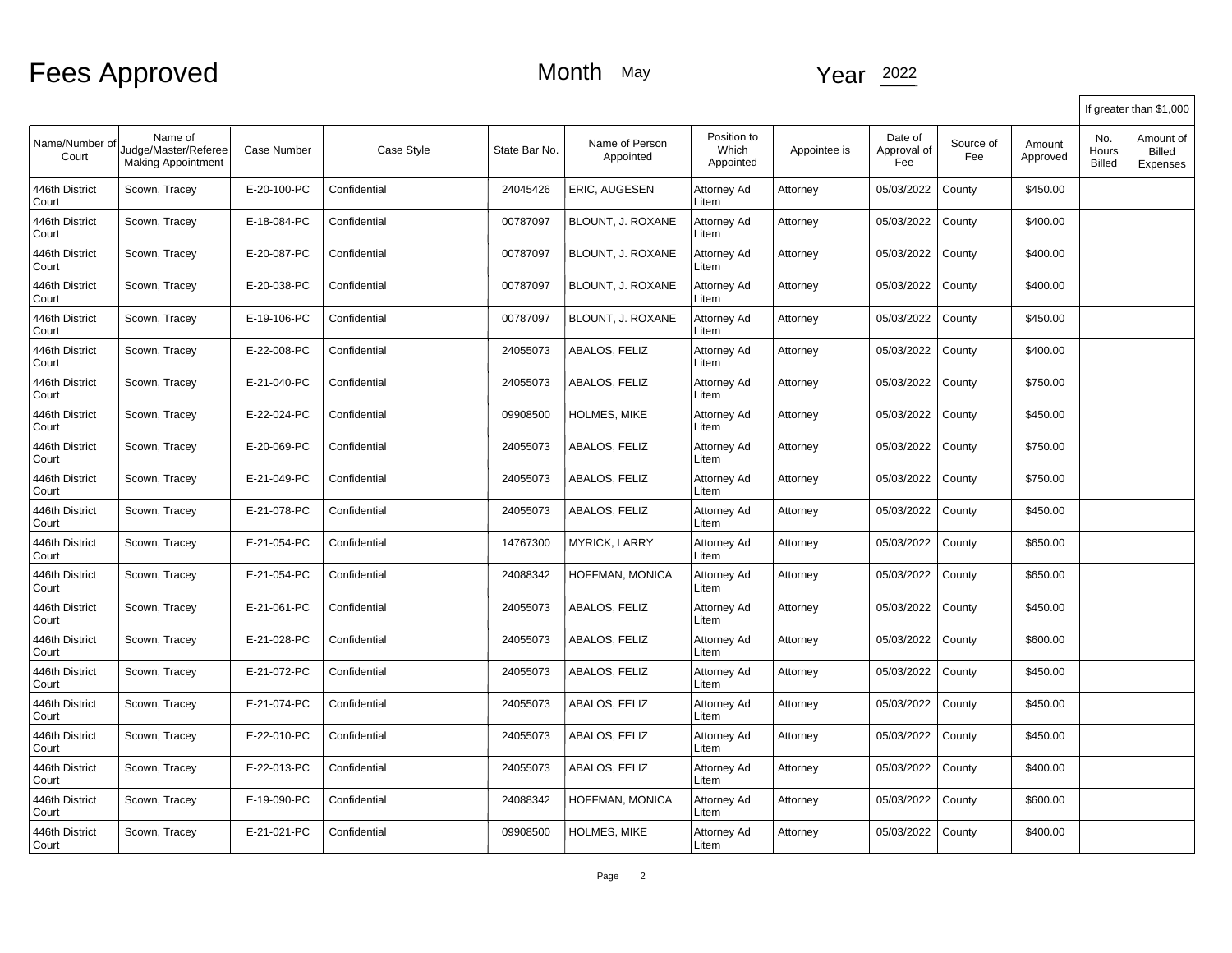# Fees Approved Month May Month May Year 2022

|                         |                                                              |                 |                                                                                                                                                                                                                                                                                                                                                                 |               |                             |                                   |              |                               |                  |                    |                               | If greater than \$1,000                |
|-------------------------|--------------------------------------------------------------|-----------------|-----------------------------------------------------------------------------------------------------------------------------------------------------------------------------------------------------------------------------------------------------------------------------------------------------------------------------------------------------------------|---------------|-----------------------------|-----------------------------------|--------------|-------------------------------|------------------|--------------------|-------------------------------|----------------------------------------|
| Name/Number of<br>Court | Name of<br>Judge/Master/Referee<br><b>Making Appointment</b> | Case Number     | Case Style                                                                                                                                                                                                                                                                                                                                                      | State Bar No. | Name of Person<br>Appointed | Position to<br>Which<br>Appointed | Appointee is | Date of<br>Approval of<br>Fee | Source of<br>Fee | Amount<br>Approved | No.<br>Hours<br><b>Billed</b> | Amount of<br><b>Billed</b><br>Expenses |
| 70th District<br>Court  | Whalen, Denn                                                 | A-18-12-1815-CV | AARON GILBERTO ALVAREZ<br>CORDOVA, INDIVIDULLY & AS<br>NEXT FRIEND FOR ARIADNA<br><b>MORAN &amp; AARON MORAN</b><br>CHILDREN, ARIADNA MORAN<br>ALMANZA, INDIVIDULLY & AS<br><b>NEXT FRIEND FOR ARIADNA</b><br><b>MORAN &amp; AARON MORAN</b><br><b>CHILDREN</b><br>VS.<br><b>ROBERTO MORALES</b><br>RODRIGUEZ, MARIA LOPEZ,<br>JAIME RODRIGUEZ LOPEZ,<br>et al. | 24081699      | WILLIAMS, KORTNEY<br>KAY    | Guardian Ad<br>Litem              | Attorney     | 05/06/2022                    | Defendant        | \$1,600.00         |                               |                                        |
| 446th District<br>Court | Scown, Tracey                                                | E-22-034-PC     | Confidential                                                                                                                                                                                                                                                                                                                                                    | 00787097      | BLOUNT, J. ROXANE           | Attorney Ad<br>Litem              | Attorney     | 05/06/2022                    | County           | \$450.00           |                               |                                        |
| 446th District<br>Court | Scown, Tracey                                                | E-21-070-PC     | Confidential                                                                                                                                                                                                                                                                                                                                                    | 24088342      | HOFFMAN, MONICA             | Attorney Ad<br>Litem              | Attorney     | 05/06/2022                    | County           | \$425.00           |                               |                                        |
| 446th District<br>Court | Scown, Tracey                                                | E-21-080-PC     | Confidential                                                                                                                                                                                                                                                                                                                                                    | 00789540      | PERALEZ, ROSARIO            | Attorney Ad<br>Litem              | Attorney     | 05/06/2022                    | County           | \$425.00           |                               |                                        |
| 446th District<br>Court | Scown, Tracey                                                | E-22-018-PC     | Confidential                                                                                                                                                                                                                                                                                                                                                    | 24088342      | HOFFMAN, MONICA             | Attorney Ad<br>Litem              | Attorney     | 05/06/2022                    | County           | \$400.00           |                               |                                        |
| 446th District<br>Court | Scown, Tracey                                                | E-22-011-PC     | Confidential                                                                                                                                                                                                                                                                                                                                                    | 13700200      | MCKEEHAN.<br><b>STEWART</b> | Attorney Ad<br>Litem              | Attorney     | 05/06/2022                    | County           | \$450.00           |                               |                                        |
| 446th District<br>Court | Scown, Tracey                                                | E-22-020-PC     | Confidential                                                                                                                                                                                                                                                                                                                                                    | 13700200      | MCKEEHAN.<br><b>STEWART</b> | Attorney Ad<br>Litem              | Attorney     | 05/16/2022                    | County           | \$425.00           |                               |                                        |
| 446th District<br>Court | Scown, Tracey                                                | E-22-037-PC     | Confidential                                                                                                                                                                                                                                                                                                                                                    | 00789540      | PERALEZ, ROSARIO            | Attorney Ad<br>Litem              | Attorney     | 05/16/2022                    | County           | \$450.00           |                               |                                        |
| 446th District<br>Court | Scown, Tracey                                                | E-22-038-PC     | Confidential                                                                                                                                                                                                                                                                                                                                                    | 00789540      | PERALEZ, ROSARIO            | Attorney Ad<br>Litem              | Attorney     | 05/16/2022                    | County           | \$450.00           |                               |                                        |
| 446th District<br>Court | Scown, Tracey                                                | E-22-041-PC     | Confidential                                                                                                                                                                                                                                                                                                                                                    | 24088342      | HOFFMAN, MONICA             | Attorney Ad<br>Litem              | Attorney     | 05/16/2022                    | County           | \$450.00           |                               |                                        |
| 446th District<br>Court | Scown, Tracey                                                | E-22-018-PC     | Confidential                                                                                                                                                                                                                                                                                                                                                    | 00787097      | BLOUNT, J. ROXANE           | Attorney Ad<br>Litem              | Attorney     | 05/16/2022                    | County           | \$425.00           |                               |                                        |
| 446th District<br>Court | Scown, Tracey                                                | E-22-019-PC     | Confidential                                                                                                                                                                                                                                                                                                                                                    | 00789540      | PERALEZ, ROSARIO            | Attorney Ad<br>Litem              | Attorney     | 05/16/2022                    | County           | \$400.00           |                               |                                        |
| 446th District<br>Court | Scown, Tracey                                                | E-22-019-PC     | Confidential                                                                                                                                                                                                                                                                                                                                                    | 14767300      | <b>MYRICK, LARRY</b>        | Attorney Ad<br>Litem              | Attorney     | 05/16/2022                    | County           | \$400.00           |                               |                                        |
| 446th District<br>Court | Scown, Tracey                                                | E-22-011-PC     | Confidential                                                                                                                                                                                                                                                                                                                                                    | 14767300      | <b>MYRICK, LARRY</b>        | Attorney Ad<br>Litem              | Attorney     | 05/16/2022                    | County           | \$450.00           |                               |                                        |
| 446th District<br>Court | Scown, Tracey                                                | E-22-008-PC     | Confidential                                                                                                                                                                                                                                                                                                                                                    | 00789540      | PERALEZ, ROSARIO            | Attorney Ad<br>Litem              | Attorney     | 05/16/2022                    | County           | \$400.00           |                               |                                        |
| 446th District<br>Court | Scown, Tracey                                                | E-21-092-PC     | Confidential                                                                                                                                                                                                                                                                                                                                                    | 13700200      | MCKEEHAN,<br><b>STEWART</b> | Attorney Ad<br>Litem              | Attorney     | 05/16/2022                    | County           | \$425.00           |                               |                                        |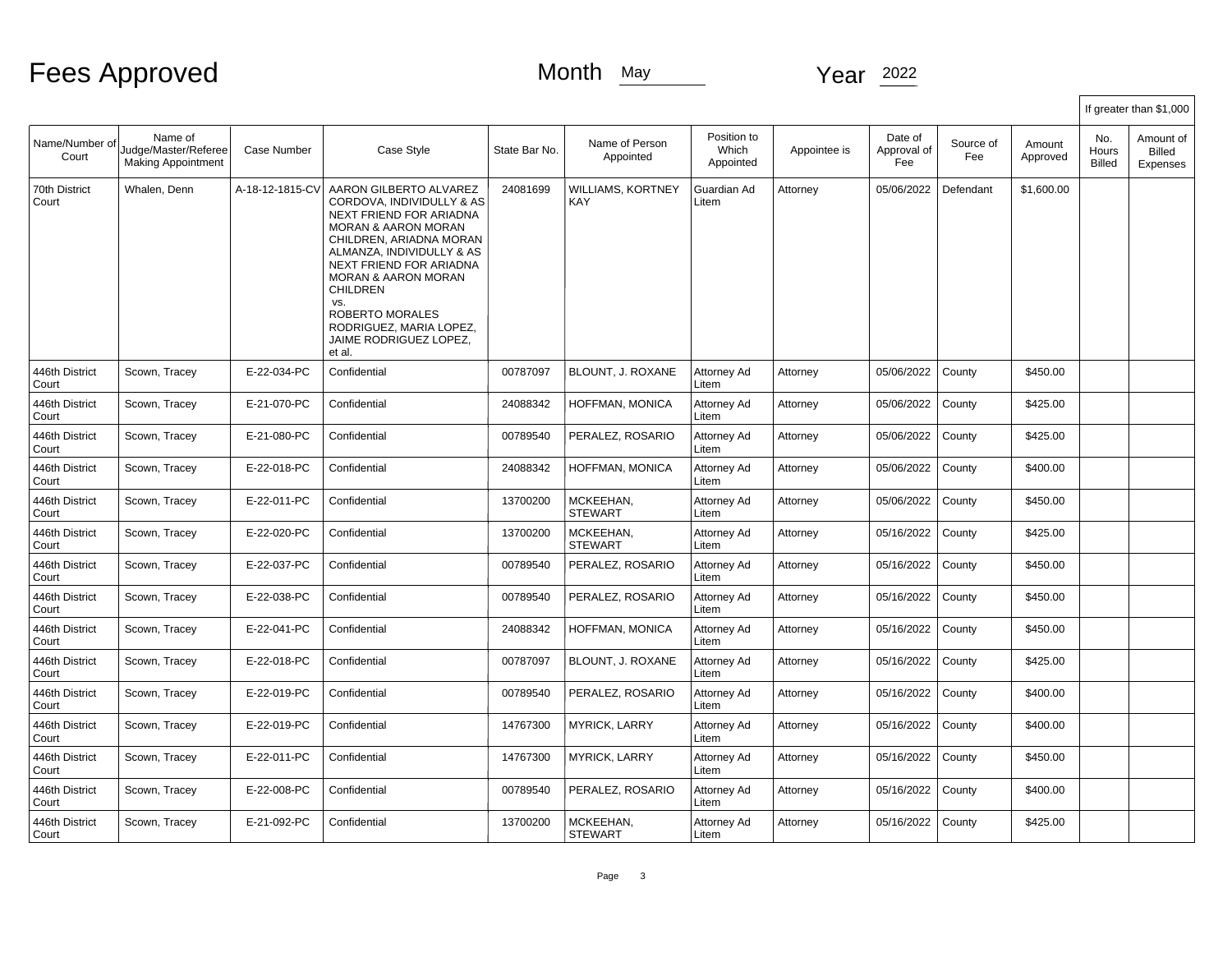|                         |                                                              |             |              |               |                             |                                   |              |                               |                  |                    |                        | If greater than \$1,000                |
|-------------------------|--------------------------------------------------------------|-------------|--------------|---------------|-----------------------------|-----------------------------------|--------------|-------------------------------|------------------|--------------------|------------------------|----------------------------------------|
| Name/Number of<br>Court | Name of<br>Judge/Master/Referee<br><b>Making Appointment</b> | Case Number | Case Style   | State Bar No. | Name of Person<br>Appointed | Position to<br>Which<br>Appointed | Appointee is | Date of<br>Approval of<br>Fee | Source of<br>Fee | Amount<br>Approved | No.<br>Hours<br>Billed | Amount of<br><b>Billed</b><br>Expenses |
| 446th District<br>Court | Scown, Tracey                                                | E-21-020-PC | Confidential | 13700200      | MCKEEHAN,<br><b>STEWART</b> | Attorney Ad<br>Litem              | Attorney     | 05/16/2022                    | County           | \$425.00           |                        |                                        |
| 446th District<br>Court | Scown, Tracey                                                | E-21-095-PC | Confidential | 24088342      | HOFFMAN, MONICA             | Attorney Ad<br>Litem              | Attorney     | 05/16/2022                    | County           | \$425.00           |                        |                                        |
| 446th District<br>Court | Scown, Tracey                                                | E-21-082-PC | Confidential | 24045426      | ERIC, AUGESEN               | Attorney Ad<br>Litem              | Attorney     | 05/16/2022                    | County           | \$425.00           |                        |                                        |
| 446th District<br>Court | Scown, Tracey                                                | E-21-019-PC | Confidential | 24045426      | ERIC, AUGESEN               | Attorney Ad<br>Litem              | Attorney     | 05/16/2022                    | County           | \$425.00           |                        |                                        |
| 446th District<br>Court | Scown, Tracey                                                | E-21-095-PC | Confidential | 24076192      | GARRETT, LUKE               | Attorney Ad<br>Litem              | Attorney     | 05/17/2022                    | County           | \$425.00           |                        |                                        |
| 446th District<br>Court | Scown, Tracey                                                | E-22-039-PC | Confidential | 24084842      | <b>WATSON, CARDINE</b>      | Attorney Ad<br>Litem              | Attorney     | 05/17/2022                    | County           | \$450.00           |                        |                                        |
| 446th District<br>Court | Scown, Tracey                                                | E-22-039-PC | Confidential | 14767300      | <b>MYRICK, LARRY</b>        | Attorney Ad<br>Litem              | Attorney     | 05/17/2022                    | County           | \$450.00           |                        |                                        |
| 446th District<br>Court | Scown, Tracey                                                | E-22-039-PC | Confidential | 24076192      | <b>GARRETT, LUKE</b>        | Attorney Ad<br>Litem              | Attorney     | 05/17/2022                    | County           | \$450.00           |                        |                                        |
| 446th District<br>Court | Scown, Tracey                                                | E-21-083-PC | Confidential | 09908500      | HOLMES, MIKE                | Attorney Ad<br>Litem              | Attorney     | 05/17/2022                    | County           | \$425.00           |                        |                                        |
| 446th District<br>Court | Scown, Tracey                                                | E-21-083-PC | Confidential | 24084842      | <b>WATSON, CARDINE</b>      | Attorney Ad<br>Litem              | Attorney     | 05/17/2022                    | County           | \$425.00           |                        |                                        |
| 446th District<br>Court | Scown, Tracey                                                | E-21-092-PC | Confidential | 24084842      | <b>WATSON, CARDINE</b>      | Attorney Ad<br>Litem              | Attorney     | 05/17/2022                    | County           | \$425.00           |                        |                                        |
| 446th District<br>Court | Scown, Tracey                                                | E-22-021-PC | Confidential | 24084842      | WATSON, CARDINE             | Attorney Ad<br>Litem              | Attorney     | 05/17/2022                    | County           | \$400.00           |                        |                                        |
| 446th District<br>Court | Scown, Tracey                                                | E-22-021-PC | Confidential | 14767300      | <b>MYRICK, LARRY</b>        | Attorney Ad<br>Litem              | Attorney     | 05/17/2022                    | County           | \$400.00           |                        |                                        |
| 446th District<br>Court | Scown, Tracey                                                | E-21-088-PC | Confidential | 24045426      | ERIC, AUGESEN               | Attorney Ad<br>Litem              | Attorney     | 05/17/2022                    | County           | \$650.00           |                        |                                        |
| 446th District<br>Court | Scown, Tracey                                                | E-22-012-PC | Confidential | 24045426      | ERIC, AUGESEN               | Attorney Ad<br>Litem              | Attorney     | 05/17/2022                    | County           | \$450.00           |                        |                                        |
| 446th District<br>Court | Scown, Tracey                                                | E-21-032-PC | Confidential | 14767300      | <b>MYRICK, LARRY</b>        | Attorney Ad<br>Litem              | Attorney     | 05/17/2022                    | County           | \$450.00           |                        |                                        |
| 446th District<br>Court | Scown, Tracey                                                | E-21-032-PC | Confidential | 24045426      | <b>ERIC. AUGESEN</b>        | Attorney Ad<br>Litem              | Attorney     | 05/17/2022                    | County           | \$450.00           |                        |                                        |
| 446th District<br>Court | Scown, Tracey                                                | E-21-019-PC | Confidential | 09908500      | HOLMES, MIKE                | Attorney Ad<br>Litem              | Attorney     | 05/17/2022                    | County           | \$650.00           |                        |                                        |
| 446th District<br>Court | Scown, Tracey                                                | E-21-081-PC | Confidential | 24088342      | HOFFMAN, MONICA             | Attorney Ad<br>Litem              | Attorney     | 05/17/2022                    | County           | \$425.00           |                        |                                        |
| 446th District<br>Court | Scown, Tracey                                                | E-22-012-PC | Confidential | 13700200      | MCKEEHAN,<br><b>STEWART</b> | Attorney Ad<br>Litem              | Attorney     | 05/17/2022                    | County           | \$450.00           |                        |                                        |
| 446th District<br>Court | Scown, Tracey                                                | E-22-021-PC | Confidential | 24076192      | <b>GARRETT, LUKE</b>        | Attorney Ad<br>Litem              | Attorney     | 05/17/2022                    | County           | \$400.00           |                        |                                        |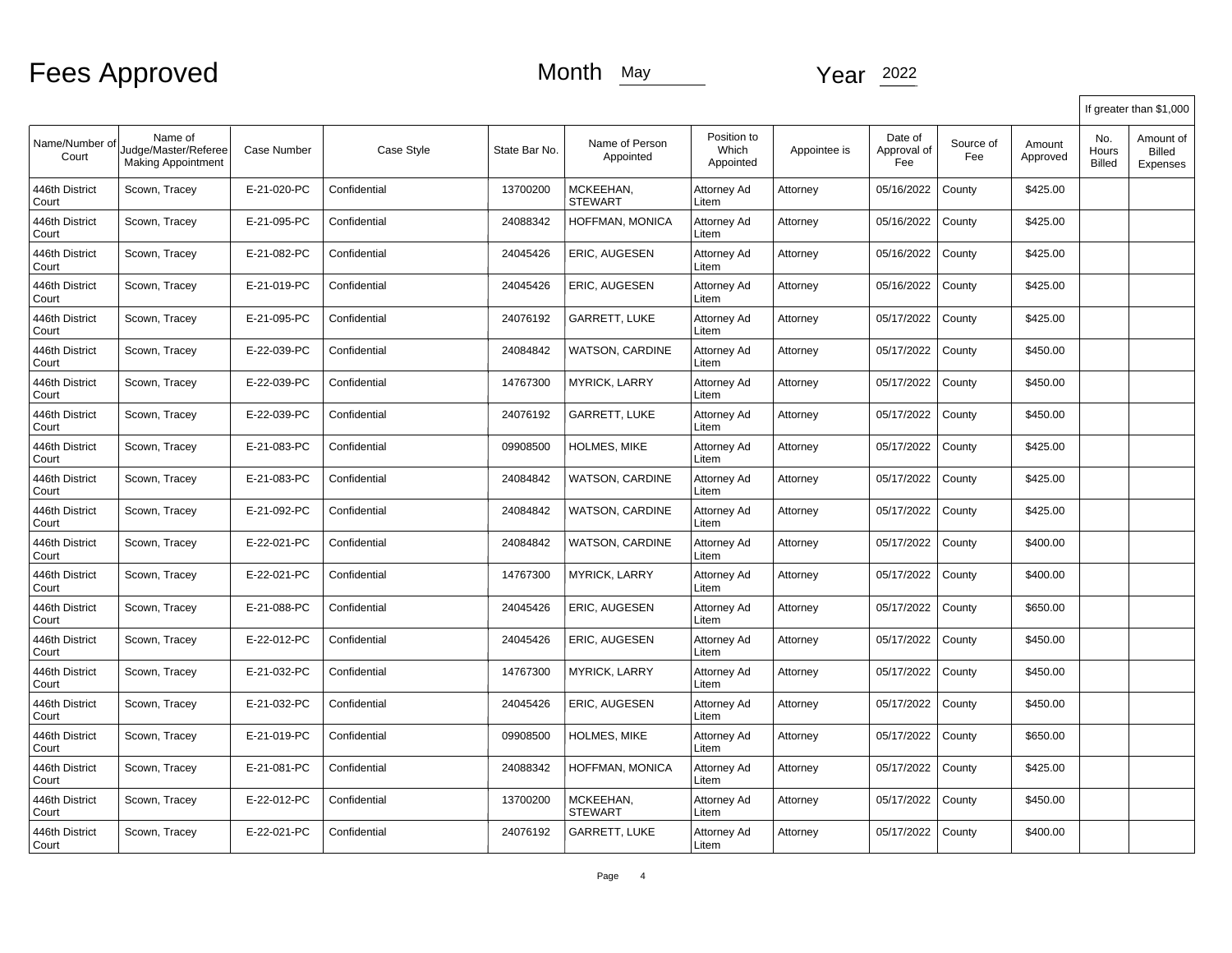|                         |                                                              |                    |              |               |                             |                                   |              |                               |                  |                    |                               | If greater than \$1,000                |
|-------------------------|--------------------------------------------------------------|--------------------|--------------|---------------|-----------------------------|-----------------------------------|--------------|-------------------------------|------------------|--------------------|-------------------------------|----------------------------------------|
| Name/Number of<br>Court | Name of<br>Judge/Master/Referee<br><b>Making Appointment</b> | <b>Case Number</b> | Case Style   | State Bar No. | Name of Person<br>Appointed | Position to<br>Which<br>Appointed | Appointee is | Date of<br>Approval of<br>Fee | Source of<br>Fee | Amount<br>Approved | No.<br>Hours<br><b>Billed</b> | Amount of<br><b>Billed</b><br>Expenses |
| 446th District<br>Court | Scown, Tracey                                                | E-21-093-PC        | Confidential | 24076192      | <b>GARRETT, LUKE</b>        | Attorney Ad<br>Litem              | Attorney     | 05/17/2022                    | County           | \$425.00           |                               |                                        |
| 446th District<br>Court | Scown, Tracey                                                | E-21-088-PC        | Confidential | 24088342      | HOFFMAN, MONICA             | Attorney Ad<br>Litem              | Attorney     | 05/18/2022                    | County           | \$650.00           |                               |                                        |
| 446th District<br>Court | Scown, Tracey                                                | E-21-081-PC        | Confidential | 14767300      | <b>MYRICK, LARRY</b>        | Attorney Ad<br>Litem              | Attorney     | 05/18/2022                    | County           | \$425.00           |                               |                                        |
| 446th District<br>Court | Scown, Tracey                                                | E-21-088-PC        | Confidential | 24084842      | WATSON, CARDINE             | Attorney Ad<br>Litem              | Attorney     | 05/18/2022                    | County           | \$650.00           |                               |                                        |
| 446th District<br>Court | Scown, Tracey                                                | E-21-082-PC        | Confidential | 00787097      | BLOUNT, J. ROXANE           | Attorney Ad<br>Litem              | Attorney     | 05/18/2022                    | County           | \$425.00           |                               |                                        |
| 446th District<br>Court | Scown, Tracey                                                | E-22-020-PC        | Confidential | 00787097      | BLOUNT, J. ROXANE           | Attorney Ad<br>Litem              | Attorney     | 05/18/2022                    | County           | \$450.00           |                               |                                        |
| 446th District<br>Court | Scown, Tracey                                                | E-21-014-PC        | Confidential | 00787097      | BLOUNT, J. ROXANE           | Attorney Ad<br>Litem              | Attorney     | 05/18/2022                    | County           | \$425.00           |                               |                                        |
| 446th District<br>Court | Scown, Tracey                                                | E-21-094-PC        | Confidential | 00787097      | BLOUNT, J. ROXANE           | Attorney Ad<br>Litem              | Attorney     | 05/18/2022                    | County           | \$425.00           |                               |                                        |
| 446th District<br>Court | Scown, Tracey                                                | E-21-032-PC        | Confidential | 00787097      | BLOUNT, J. ROXANE           | Attorney Ad<br>Litem              | Attorney     | 05/18/2022                    | County           | \$450.00           |                               |                                        |
| 446th District<br>Court | Scown, Tracey                                                | E-20-113-PC        | Confidential | 24088342      | <b>HOFFMAN, MONICA</b>      | Attorney Ad<br>Litem              | Attorney     | 05/26/2022                    | County           | \$625.00           |                               |                                        |
| 446th District<br>Court | Scown, Tracey                                                | E-22-036-PC        | Confidential | 24088342      | HOFFMAN, MONICA             | Attorney Ad<br>Litem              | Attorney     | 05/26/2022                    | County           | \$450.00           |                               |                                        |
| 446th District<br>Court | Scown, Tracey                                                | E-22-036-PC        | Confidential | 09908500      | <b>HOLMES, MIKE</b>         | Attorney Ad<br>Litem              | Attorney     | 05/26/2022                    | County           | \$450.00           |                               |                                        |
| 446th District<br>Court | Scown, Tracey                                                | E-22-038-PC        | Confidential | 14767300      | <b>MYRICK, LARRY</b>        | Attorney Ad<br>Litem              | Attorney     | 05/26/2022                    | County           | \$450.00           |                               |                                        |
| 446th District<br>Court | Scown, Tracey                                                | E-22-042-PC        | Confidential | 24084842      | WATSON, CARDINE             | Attorney Ad<br>Litem              | Attorney     | 05/26/2022                    | County           | \$450.00           |                               |                                        |
| 446th District<br>Court | Scown, Tracey                                                | E-22-041-PC        | Confidential | 00789540      | PERALEZ, ROSARIO            | Attorney Ad<br>Litem              | Attorney     | 05/26/2022                    | County           | \$450.00           |                               |                                        |
| 446th District<br>Court | Scown, Tracey                                                | E-22-043-PC        | Confidential | 00787097      | BLOUNT, J. ROXANE           | Attorney Ad<br>Litem              | Attorney     | 05/26/2022                    | County           | \$450.00           |                               |                                        |
| 446th District<br>Court | Scown, Tracey                                                | E-22-043-PC        | Confidential | 24084842      | <b>WATSON, CARDINE</b>      | Attorney Ad<br>Litem              | Attorney     | 05/26/2022                    | County           | \$450.00           |                               |                                        |
| 446th District<br>Court | Scown, Tracey                                                | E-21-026-PC        | Confidential | 24088342      | HOFFMAN, MONICA             | Attorney Ad<br>Litem              | Attorney     | 05/26/2022                    | County           | \$400.00           |                               |                                        |
| 446th District<br>Court | Scown, Tracey                                                | E-21-076-PC        | Confidential | 09908500      | HOLMES, MIKE                | Attorney Ad<br>Litem              | Attorney     | 05/26/2022                    | County           | \$450.00           |                               |                                        |
| 446th District<br>Court | Scown, Tracey                                                | E-20-035-PC        | Confidential | 09908500      | HOLMES, MIKE                | Attorney Ad<br>Litem              | Attorney     | 05/26/2022                    | County           | \$450.00           |                               |                                        |
| 446th District<br>Court | Scown, Tracey                                                | E-20-113-PC        | Confidential | 09908500      | HOLMES, MIKE                | Attorney Ad<br>Litem              | Attorney     | 05/26/2022                    | County           | \$625.00           |                               |                                        |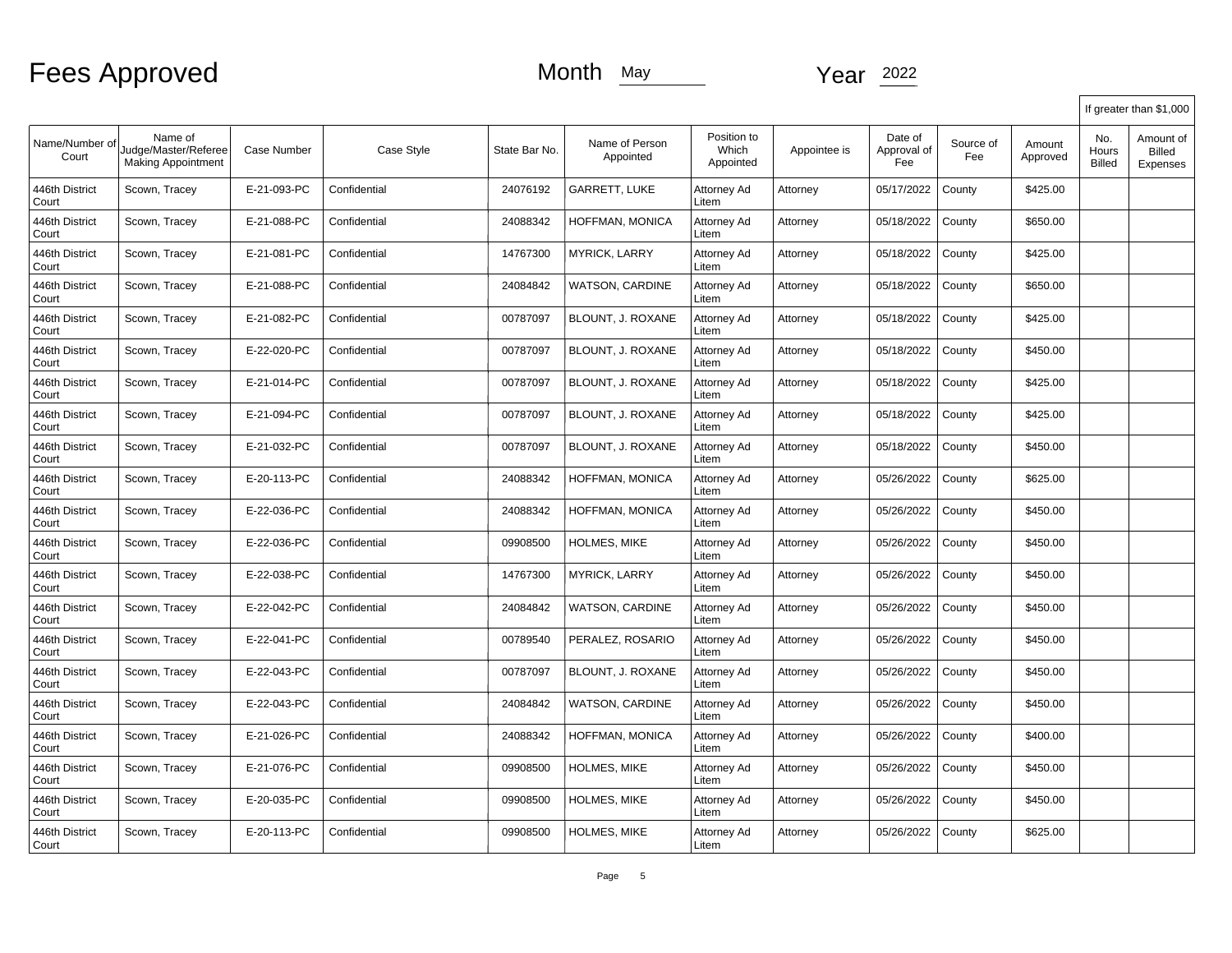|                         |                                                              |                    |              |               |                             |                                   |              |                               |                  |                    |                               | If greater than \$1,000                |
|-------------------------|--------------------------------------------------------------|--------------------|--------------|---------------|-----------------------------|-----------------------------------|--------------|-------------------------------|------------------|--------------------|-------------------------------|----------------------------------------|
| Name/Number of<br>Court | Name of<br>Judge/Master/Referee<br><b>Making Appointment</b> | <b>Case Number</b> | Case Style   | State Bar No. | Name of Person<br>Appointed | Position to<br>Which<br>Appointed | Appointee is | Date of<br>Approval of<br>Fee | Source of<br>Fee | Amount<br>Approved | No.<br>Hours<br><b>Billed</b> | Amount of<br><b>Billed</b><br>Expenses |
| 446th District<br>Court | Scown, Tracey                                                | E-20-103-PC        | Confidential | 24088342      | HOFFMAN, MONICA             | Attorney Ad<br>Litem              | Attorney     | 05/26/2022                    | County           | \$650.00           |                               |                                        |
| 446th District<br>Court | Scown, Tracey                                                | E-20-103-PC        | Confidential | 00789540      | PERALEZ, ROSARIO            | Attorney Ad<br>Litem              | Attorney     | 05/26/2022                    | County           | \$650.00           |                               |                                        |
| 446th District<br>Court | Scown, Tracey                                                | E-22-039-PC        | Confidential | 24084842      | WATSON, CARDINE             | Attorney Ad<br>Litem              | Attorney     | 05/26/2022                    | County           | \$400.00           |                               |                                        |
| 446th District<br>Court | Scown, Tracey                                                | E-22-039-PC        | Confidential | 14767300      | <b>MYRICK, LARRY</b>        | Attorney Ad<br>Litem              | Attorney     | 05/26/2022                    | County           | \$400.00           |                               |                                        |
| 446th District<br>Court | Scown, Tracey                                                | E-20-110-PC        | Confidential | 14767300      | <b>MYRICK, LARRY</b>        | Attorney Ad<br>Litem              | Attorney     | 05/26/2022                    | County           | \$400.00           |                               |                                        |
| 446th District<br>Court | Scown, Tracey                                                | E-22-026-PC        | Confidential | 14767300      | <b>MYRICK, LARRY</b>        | Attorney Ad<br>Litem              | Attorney     | 05/26/2022                    | County           | \$400.00           |                               |                                        |
| 446th District<br>Court | Scown, Tracey                                                | E-22-026-PC        | Confidential | 24084842      | WATSON, CARDINE             | Attorney Ad<br>Litem              | Attorney     | 05/26/2022                    | County           | \$400.00           |                               |                                        |
| 446th District<br>Court | Scown, Tracey                                                | E-21-093-PC        | Confidential | 00789540      | PERALEZ, ROSARIO            | Attorney Ad<br>Litem              | Attorney     | 05/26/2022                    | County           | \$450.00           |                               |                                        |
| 446th District<br>Court | Scown, Tracey                                                | E-22-038-PC        | Confidential | 00789540      | PERALEZ, ROSARIO            | Attorney Ad<br>Litem              | Attorney     | 05/26/2022                    | County           | \$450.00           |                               |                                        |
| 446th District<br>Court | Scown, Tracey                                                | E-20-068-PC        | Confidential | 24045426      | ERIC, AUGESEN               | Attorney Ad<br>Litem              | Attorney     | 05/26/2022                    | County           | \$625.00           |                               |                                        |
| 446th District<br>Court | Scown, Tracey                                                | E-20-068-PC        | Confidential | 00789540      | PERALEZ, ROSARIO            | Attorney Ad<br>Litem              | Attorney     | 05/26/2022                    | County           | \$625.00           |                               |                                        |
| 446th District<br>Court | Scown, Tracey                                                | E-20-068-PC        | Confidential | 24084842      | WATSON, CARDINE             | Attorney Ad<br>Litem              | Attorney     | 05/26/2022                    | County           | \$650.00           |                               |                                        |
| 446th District<br>Court | Scown, Tracey                                                | E-20-072-PC        | Confidential | 24084842      | WATSON, CARDINE             | Attorney Ad<br>Litem              | Attorney     | 05/26/2022                    | County           | \$400.00           |                               |                                        |
| 446th District<br>Court | Scown, Tracey                                                | E-22-025-PC        | Confidential | 24084842      | WATSON, CARDINE             | Attorney Ad<br>Litem              | Attorney     | 05/26/2022                    | County           | \$400.00           |                               |                                        |
| 446th District<br>Court | Scown, Tracey                                                | E-22-012-PC        | Confidential | 00789540      | PERALEZ, ROSARIO            | Attorney Ad<br>Litem              | Attorney     | 05/26/2022                    | County           | \$450.00           |                               |                                        |
| 446th District<br>Court | Scown, Tracey                                                | E-19-016-PC        | Confidential | 00789540      | PERALEZ, ROSARIO            | Attorney Ad<br>Litem              | Attorney     | 05/26/2022                    | County           | \$400.00           |                               |                                        |
| 446th District<br>Court | Scown, Tracey                                                | E-20-098-PC        | Confidential | 00789540      | PERALEZ, ROSARIO            | Attorney Ad<br>Litem              | Attorney     | 05/26/2022                    | County           | \$400.00           |                               |                                        |
| 446th District<br>Court | Scown, Tracey                                                | E-21-094-PC        | Confidential | 21099420      | WEIR-NUTTER, CINDY<br>R.    | Attorney Ad<br>Litem              | Attorney     | 05/31/2022                    | County           | \$425.00           |                               |                                        |
| 446th District<br>Court | Scown, Tracey                                                | E-22-044-PC        | Confidential | 14767300      | <b>MYRICK, LARRY</b>        | Attorney Ad<br>Litem              | Attorney     | 05/31/2022                    | County           | \$450.00           |                               |                                        |
| 446th District<br>Court | Scown, Tracey                                                | E-21-045-PC        | Confidential | 21099420      | WEIR-NUTTER, CINDY<br>R.    | Attorney Ad<br>Litem              | Attorney     | 05/31/2022                    | County           | \$425.00           |                               |                                        |
| 446th District<br>Court | Scown, Tracey                                                | E-21-032-PC        | Confidential | 21099420      | WEIR-NUTTER. CINDY<br>R.    | Attorney Ad<br>Litem              | Attorney     | 05/31/2022                    | County           | \$450.00           |                               |                                        |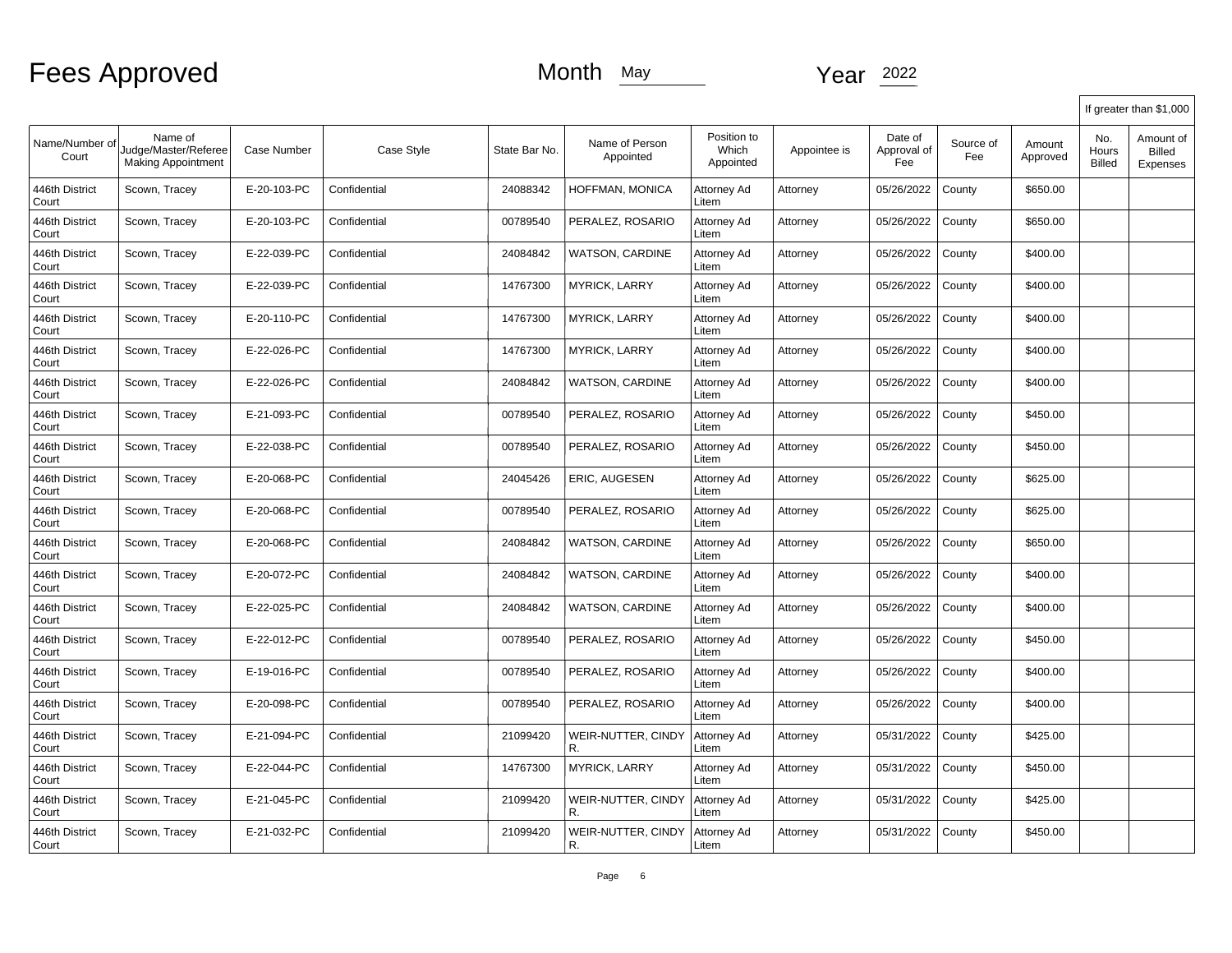Fees Approved Month May Month May Year 2022

|                           |                                                              |             |              |               |                             |                                   |              |                               |                  |                    |                        | If greater than \$1,000                |
|---------------------------|--------------------------------------------------------------|-------------|--------------|---------------|-----------------------------|-----------------------------------|--------------|-------------------------------|------------------|--------------------|------------------------|----------------------------------------|
| Name/Number of<br>Court   | Name of<br>Judge/Master/Referee<br><b>Making Appointment</b> | Case Number | Case Style   | State Bar No. | Name of Person<br>Appointed | Position to<br>Which<br>Appointed | Appointee is | Date of<br>Approval of<br>Fee | Source of<br>Fee | Amount<br>Approved | No.<br>Hours<br>Billed | Amount of<br><b>Billed</b><br>Expenses |
| 446th District<br>Court   | Scown, Tracey                                                | E-21-019-PC | Confidential | 21099420      | WEIR-NUTTER, CINDY<br>г.    | Attorney Ad<br>Litem              | Attorney     | 05/31/2022                    | County           | \$625.00           |                        |                                        |
| 446th District<br>Court   | Scown, Tracey                                                | E-18-041-PC | Confidential | 21099420      | WEIR-NUTTER, CINDY<br>κ.    | Attorney Ad<br>Litem              | Attorney     | 05/31/2022                    | County           | \$400.00           |                        |                                        |
| 446th District<br>Court   | Scown, Tracey                                                | E-19-090-PC | Confidential | 21099420      | WEIR-NUTTER, CINDY          | Attorney Ad<br>Litem              | Attorney     | 05/31/2022                    | County           | \$625.00           |                        |                                        |
| 446th District<br>l Court | Scown, Tracey                                                | E-21-070-PC | Confidential | 21099420      | WEIR-NUTTER, CINDY<br>R.    | Attorney Ad<br>Litem              | Attorney     | 05/31/2022                    | County           | \$425.00           |                        |                                        |
| 446th District<br>Court   | Scown, Tracey                                                | E-21-066-PC | Confidential | 21099420      | WEIR-NUTTER, CINDY<br>R.    | Attorney Ad<br>Litem              | Attorney     | 05/31/2022                    | County           | \$450.00           |                        |                                        |
| 446th District<br>Court   | Scown, Tracey                                                | E-21-082-PC | Confidential | 21099420      | WEIR-NUTTER, CINDY<br>R.    | Attorney Ad<br>Litem              | Attorney     | 05/31/2022                    | County           | \$425.00           |                        |                                        |
| 446th District<br>Court   | Scown, Tracey                                                | E-21-020-PC | Confidential | 21099420      | WEIR-NUTTER, CINDY<br>R.    | Attorney Ad<br>Litem              | Attorney     | 05/31/2022                    | County           | \$425.00           |                        |                                        |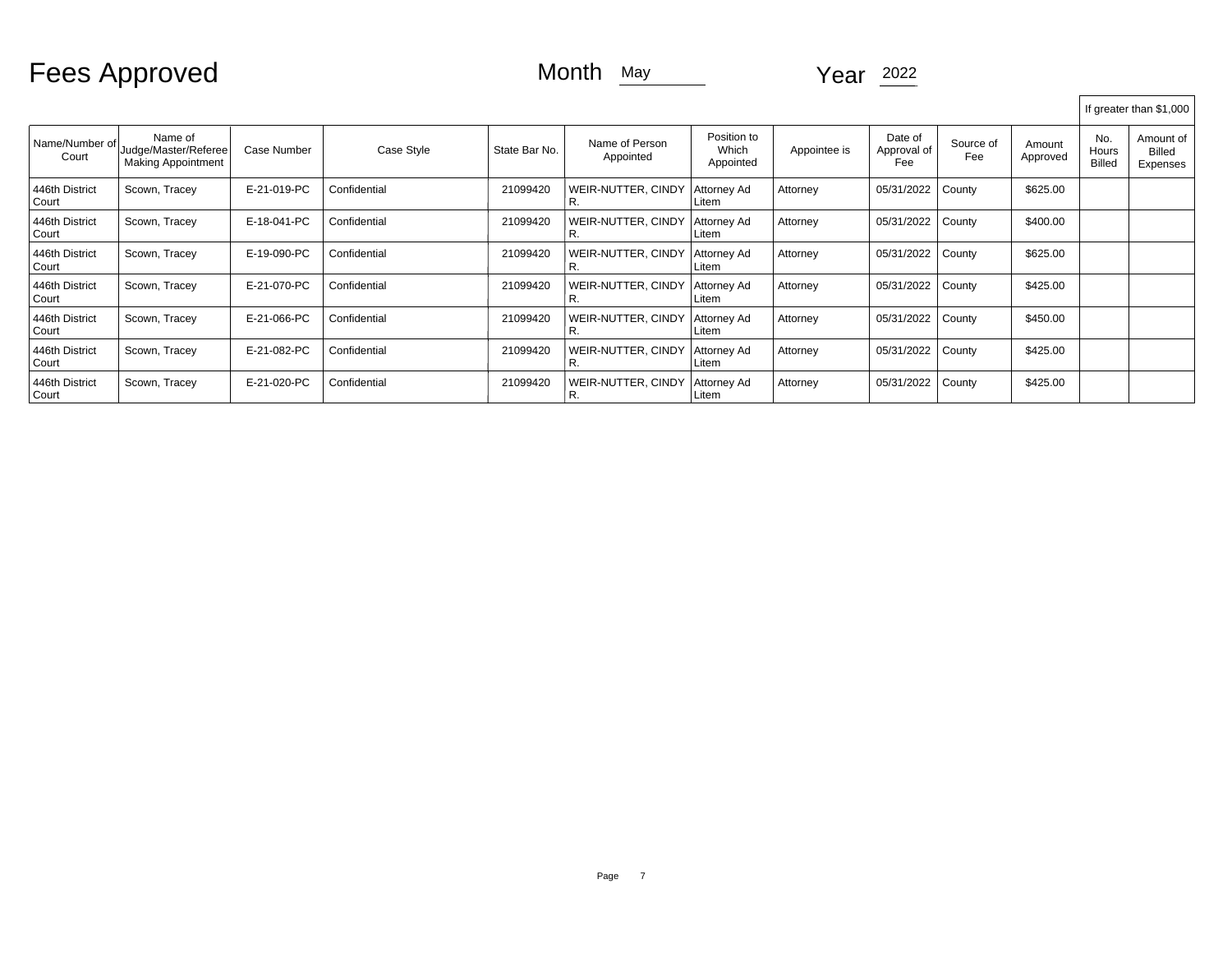| Name/Number of<br>Court                     | Name of<br>Judge/Master/Referee<br>Making Appointment | Case Number     | Case Style                                                                                                                                                                                                                  | State Bar No. | Name of Person<br>Appointed | Position to Which<br>Appointed | Appointee is                     | Date of<br>Appointment |
|---------------------------------------------|-------------------------------------------------------|-----------------|-----------------------------------------------------------------------------------------------------------------------------------------------------------------------------------------------------------------------------|---------------|-----------------------------|--------------------------------|----------------------------------|------------------------|
| 446th District Court                        | Scown, Tracey                                         | E-22-041-PC     | Confidential                                                                                                                                                                                                                | 24088342      | HOFFMAN, MONICA             | Attorney Ad Litem              | Attorney                         | 05/03/2022             |
| 446th District Court   Scown, Tracey        |                                                       | E-22-041-PC     | Confidential                                                                                                                                                                                                                | 13700200      | MCKEEHAN,<br><b>STEWART</b> | Attorney Ad Litem              | Attorney                         | 05/03/2022             |
| 244th District Court   Rush, James          |                                                       | C-22-03-0282-CV | <b>OVATION SERVICES, LLC</b><br>VS.<br>CAROL MONTANO, LUIS MONTANO,<br>TOM BARKER, et al.                                                                                                                                   | 24090915      | HOFFMAN, ZACH               | Attorney Ad Litem              | Attorney                         | 05/03/2022             |
| 446th District Court Scown, Tracey          |                                                       | E-22-034-PC     | Confidential                                                                                                                                                                                                                | 00787097      | BLOUNT. J.<br><b>ROXANE</b> | Attorney Ad Litem              | Attorney                         | 05/03/2022             |
| 446th District Court                        | Scown, Tracey                                         | E-22-039-PC     | Confidential                                                                                                                                                                                                                | 24076192      | GARRETT, LUKE               | Attorney Ad Litem              | Attorney                         | 05/03/2022             |
| 161st District Court   Low, Justin          |                                                       | B-22-04-0388-CV | LIONEL VILLANUEVA<br>VS.<br><b>TIMOTHY HOLBERT</b>                                                                                                                                                                          | 24096172      | Earnest, Rikki              | Guardian Ad Litem              | Private Professional<br>Guardian | 05/04/2022             |
| 161st District Court                        | Low, Justin                                           | B-19-07-0836-CV | Natalie Smalling, Jeffery Smalling, Kim<br>Smalling<br>VS.<br>Cinergy Entertainment Group, Inc.,<br>Cinergy Entertainment Odessa, Inc.,<br>Travelodge Hotels, Inc., et al.                                                  | 24097259      | TURNER, SCOTT               | Guardian Ad Litem              | Attorney                         | 05/04/2022             |
| 446th District Court                        | Billingsley, Sara K.                                  | E-21-06-0838-FM | In the Matter of the Marriage of<br>MONICA LEANN TORRES and DANIEL<br><b>VELA</b><br>and In the Interest of<br>JUSTICE RICHARD VELA, IZABELLA<br>KYM VELA. VICTOR DANIEL VELA.<br>GINOBILI MANUEL VELA, Minor<br>Child(ren) | 24007724      | <b>MYERS, CHARLES</b>       | Mediator                       | Attorney                         | 05/04/2022             |
| 446th District Court   Scown, Tracey        |                                                       | E-22-036-PC     | Confidential                                                                                                                                                                                                                | 24055073      | ABALOS, FELIZ               | Attorney Ad Litem              | Attorney                         | 05/04/2022             |
| 446th District Court   Scown, Tracey        |                                                       | E-22-042-PC     | Confidential                                                                                                                                                                                                                | 24084842      | <b>WATSON, CARDINE</b>      | Attorney Ad Litem              | Attorney                         | 05/04/2022             |
| 446th District Court   Scown, Tracey        |                                                       | E-22-042-PC     | Confidential                                                                                                                                                                                                                | 09908500      | <b>HOLMES, MIKE</b>         | Attorney Ad Litem              | Attorney                         | 05/04/2022             |
| 446th District Court   Billingsley, Sara K. |                                                       | E-20-11-1228-FM | In the Interest of<br><b>CLAIRE LUNA LOZANO</b><br>Minor Child(ren)                                                                                                                                                         | 24007724      | <b>MYERS, CHARLES</b>       | Mediator                       | Attorney                         | 05/04/2022             |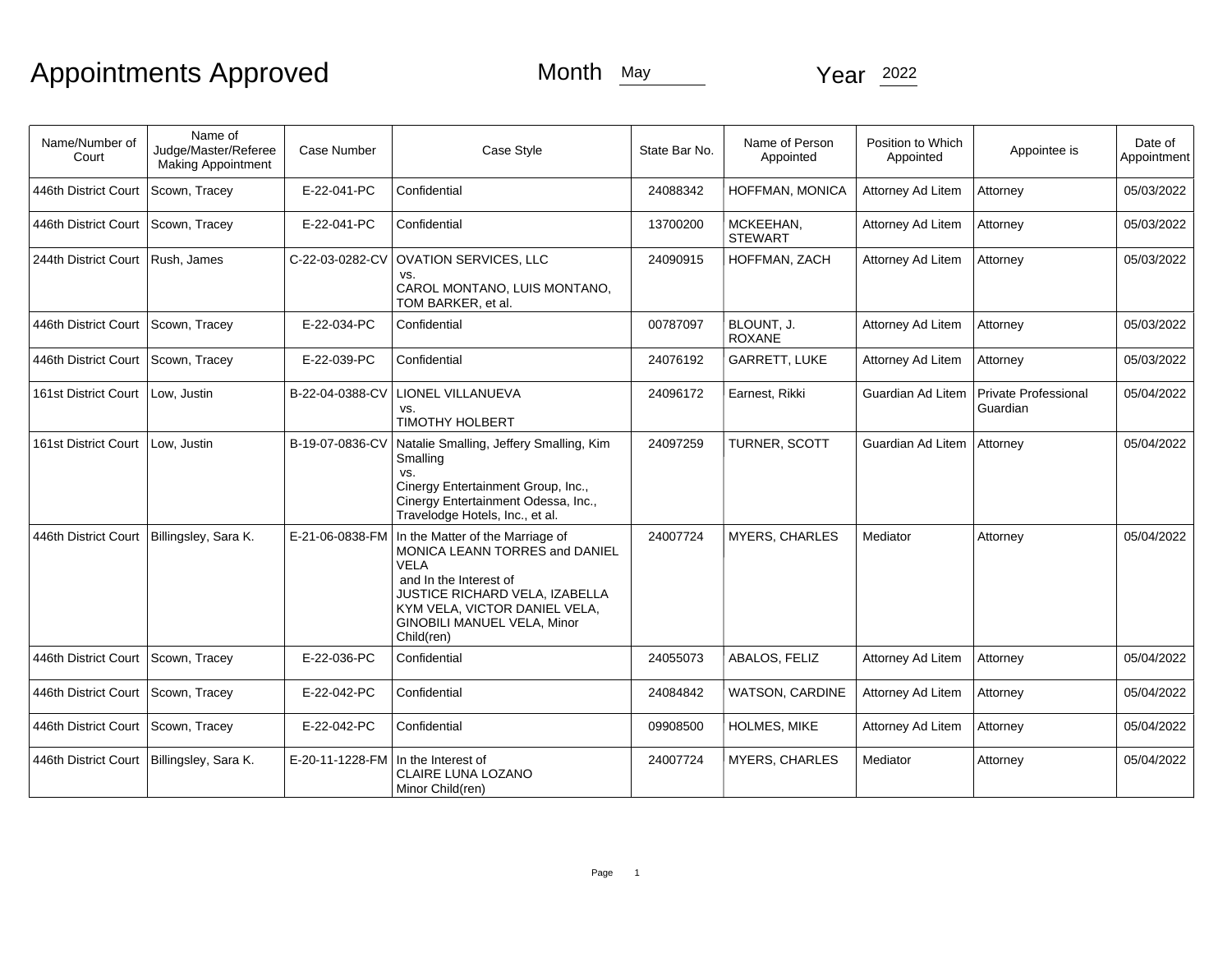| Name/Number of<br>Court              | Name of<br>Judge/Master/Referee<br><b>Making Appointment</b> | <b>Case Number</b> | Case Style                                                                                                                 | State Bar No. | Name of Person<br>Appointed     | Position to Which<br>Appointed | Appointee is | Date of<br>Appointment |
|--------------------------------------|--------------------------------------------------------------|--------------------|----------------------------------------------------------------------------------------------------------------------------|---------------|---------------------------------|--------------------------------|--------------|------------------------|
| 70th District Court                  | Whalen, Denn                                                 | A-22-04-0319-CV    | JOSHUA WIMBERLEY, as Next Friend<br>ofP.G., a Minor<br>VS.<br>Delilah J. Atchley, USAA GENERAL<br><b>INDEMNITY COMPANY</b> | 24081699      | WILLIAMS,<br><b>KORTNEY KAY</b> | Guardian Ad Litem              | Attorney     | 05/06/2022             |
| 446th District Court                 | Scown, Tracey                                                | E-22-041-PC        | Confidential                                                                                                               | 00789540      | PERALEZ, ROSARIO                | Attorney Ad Litem              | Attorney     | 05/09/2022             |
| 70th District Court                  | Whalen, Denn                                                 | A-22-05-0450-CV    | MIGUEL GONZALEZ<br>VS.<br>MIGUEL GERARDO GONZALEZ                                                                          | 24081699      | WILLIAMS.<br><b>KORTNEY KAY</b> | Guardian Ad Litem              | Attorney     | 05/11/2022             |
| County Court at<br>Law               | Hendricks, Brooke                                            | A-21-324-T         | ECTOR COUNTY APPRAISAL<br><b>DISTRICT</b><br>VS.<br>Charles D Lewis, BETTIE J. LEWIS,<br>Gary D. Lewis                     | 02975950      | <b>BRIDGES, GARY L.</b>         | Attorney Ad Litem              | Attorney     | 05/11/2022             |
| 446th District Court                 | Billingsley, Sara K.                                         | E-21-10-1458-FM    | In the Interest of<br><b>BRYLEE XENA PENA</b><br>Minor Child(ren)                                                          |               | <b>MYERS, CHARLES</b>           | Mediator                       | Attorney     | 05/13/2022             |
| County Court at<br>Law               | Hendricks, Brooke                                            | D-21-327-T         | ECTOR COUNTY APPRAISAL<br><b>DISTRICT</b><br>VS.<br>W D Ridge, BARBARA RIDGE                                               | 02975950      | BRIDGES, GARY L.                | Attorney Ad Litem              | Attorney     | 05/16/2022             |
| 446th District Court                 | Scown, Tracey                                                | E-22-044-PC        | Confidential                                                                                                               | 24076192      | <b>GARRETT, LUKE</b>            | Attorney Ad Litem              | Attorney     | 05/17/2022             |
| 446th District Court                 | Scown, Tracey                                                | E-22-044-PC        | Confidential                                                                                                               | 14767300      | <b>MYRICK, LARRY</b>            | Attorney Ad Litem              | Attorney     | 05/17/2022             |
| 446th District Court                 | Scown, Tracey                                                | E-22-043-PC        | Confidential                                                                                                               | 00787097      | BLOUNT, J.<br><b>ROXANE</b>     | Attorney Ad Litem              | Attorney     | 05/17/2022             |
| 446th District Court   Scown, Tracey |                                                              | E-22-043-PC        | Confidential                                                                                                               | 24084842      | <b>WATSON, CARDINE</b>          | Attorney Ad Litem              | Attorney     | 05/17/2022             |
| 446th District Court   Scown, Tracey |                                                              | E-22-041-PC        | Confidential                                                                                                               | 24055073      | ABALOS, FELIZ                   | Attorney Ad Litem              | NA           | 05/17/2022             |
| 446th District Court                 | Scown, Tracey                                                | E-22-045-PC        | Confidential                                                                                                               | 24055073      | ABALOS, FELIZ                   | Attorney Ad Litem              | Attorney     | 05/18/2022             |
| 446th District Court                 | Scown, Tracey                                                | E-22-045-PC        | Confidential                                                                                                               | 13700200      | MCKEEHAN,<br><b>STEWART</b>     | Attorney Ad Litem              | Attorney     | 05/18/2022             |
| 446th District Court                 | Scown, Tracey                                                | E-22-045-PC        | Confidential                                                                                                               | 09908500      | <b>HOLMES, MIKE</b>             | Attorney Ad Litem              | Attorney     | 05/18/2022             |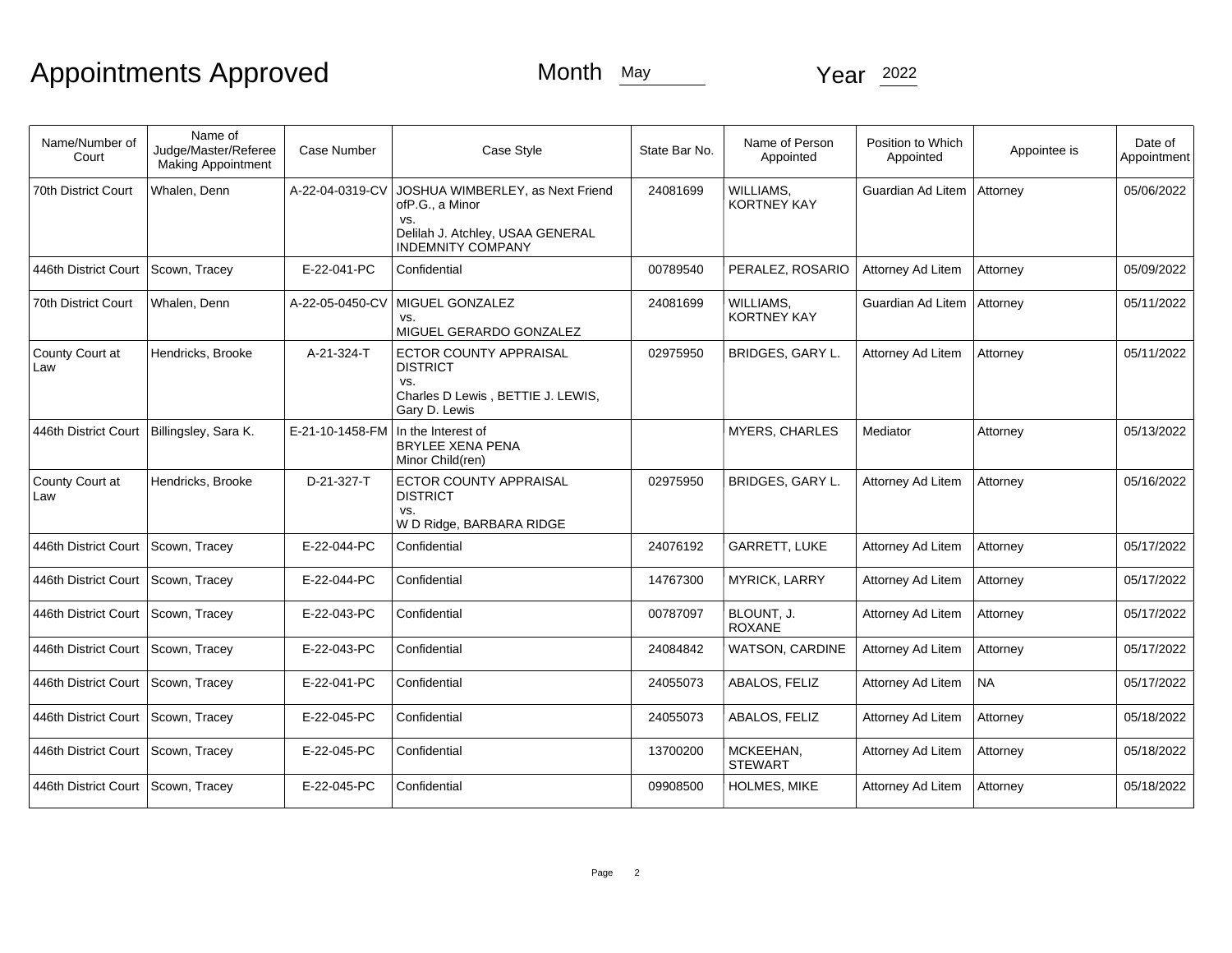| Name/Number of<br>Court                     | Name of<br>Judge/Master/Referee<br>Making Appointment | Case Number     | Case Style                                                                                                                                                                                               | State Bar No. | Name of Person<br>Appointed       | Position to Which<br>Appointed | Appointee is | Date of<br>Appointment |
|---------------------------------------------|-------------------------------------------------------|-----------------|----------------------------------------------------------------------------------------------------------------------------------------------------------------------------------------------------------|---------------|-----------------------------------|--------------------------------|--------------|------------------------|
| 446th District Court                        | Billingsley, Sara K.                                  | E-19-02-0343-FM | In the Matter of the Marriage of<br>JOSEPH TODD COOK and JODI LEE<br>ANN COOK<br>and In the Interest of<br>CHELSI REA COOK, Minor Child(ren)                                                             | 02719750      | <b>BOWDEN, WILLIAM</b><br>R., Jr. | Mediator                       | Attorney     | 05/18/2022             |
| 446th District Court   Billingsley, Sara K. |                                                       | E-21-05-0723-FM | In the Matter of the Marriage of<br>RICHARD JACOB MAYO and LINDSEY<br>NICHOLE GRAY MAYO<br>and In the Interest of<br>TREVOR WEST MAYO, RUBY<br>NICHOLE MAYO, Minor Child(ren)                            | 24007724      | <b>MYERS, CHARLES</b>             | Mediator                       | Attorney     | 05/18/2022             |
| 446th District Court                        | Scown, Tracey                                         | E-21-088-PC     | Confidential                                                                                                                                                                                             | 24088342      | HOFFMAN, MONICA                   | Attorney Ad Litem              | Attorney     | 05/19/2022             |
| 446th District Court                        | Scown, Tracey                                         | E-22-043-PC     | Confidential                                                                                                                                                                                             | 24045426      | ERIC, AUGESEN                     | Attorney Ad Litem              | Attorney     | 05/24/2022             |
| 446th District Court                        | Scown, Tracey                                         | E-22-045-PC     | Confidential                                                                                                                                                                                             | 24045426      | ERIC, AUGESEN                     | Attorney Ad Litem              | Attorney     | 05/24/2022             |
| County Court at<br>Law                      | Hendricks, Brooke                                     | C-17-329-T      | ECTOR COUNTY APPRAISAL<br><b>DISTRICT</b><br>VS.<br>KENNETH DAVIS ANDERSON, Kenneth<br>D. Anderson, Cynthia R. Anderson                                                                                  | 02975950      | BRIDGES, GARY L.                  | Attorney Ad Litem              | NA           | 05/24/2022             |
| 446th District Court                        | Scown, Tracey                                         | E-22-046-PC     | Confidential                                                                                                                                                                                             | 24088342      | HOFFMAN, MONICA                   | Attorney Ad Litem              | Attorney     | 05/26/2022             |
| 446th District Court                        | Scown, Tracey                                         | E-22-046-PC     | Confidential                                                                                                                                                                                             | 24076192      | GARRETT, LUKE                     | Attorney Ad Litem              | Attorney     | 05/26/2022             |
| 70th District Court                         | Whalen, Denn                                          | A-22-04-0429-CV | MATRIX FINANCIAL SERVICES<br>CORPORATION<br>VS.<br>SAMANTHA RAMOS; THE UNKNOWN<br>HEIRS AT LAW OF NORMA VALDEZ,<br><b>DECEASED</b>                                                                       | 24090915      | HOFFMAN, ZACH                     | Attorney Ad Litem              | Attorney     | 05/27/2022             |
| 446th District Court   Billingsley, Sara K. |                                                       | E-20-06-0648-FM | In the Matter of the Marriage of<br>Carissa Ladawn Frisby and<br><b>CHRISTOPHER MICHAEL FRISBY</b><br>and In the Interest of<br>JAYDEN CHRISTOPHER FRISBY,<br>JAYCELYN CAYTE FRISBY, Minor<br>Child(ren) | 24043959      | THREADGILL, MARK<br>D.            | Mediator                       | <b>NA</b>    | 05/27/2022             |
| 446th District Court   Billingsley, Sara K. |                                                       | E-21-12-1607-FM | In the Interest of<br>KAYLIE TIANAH MALONE<br>Minor Child(ren)                                                                                                                                           | 24007724      | <b>MYERS, CHARLES</b>             | Mediator                       | <b>NA</b>    | 05/27/2022             |